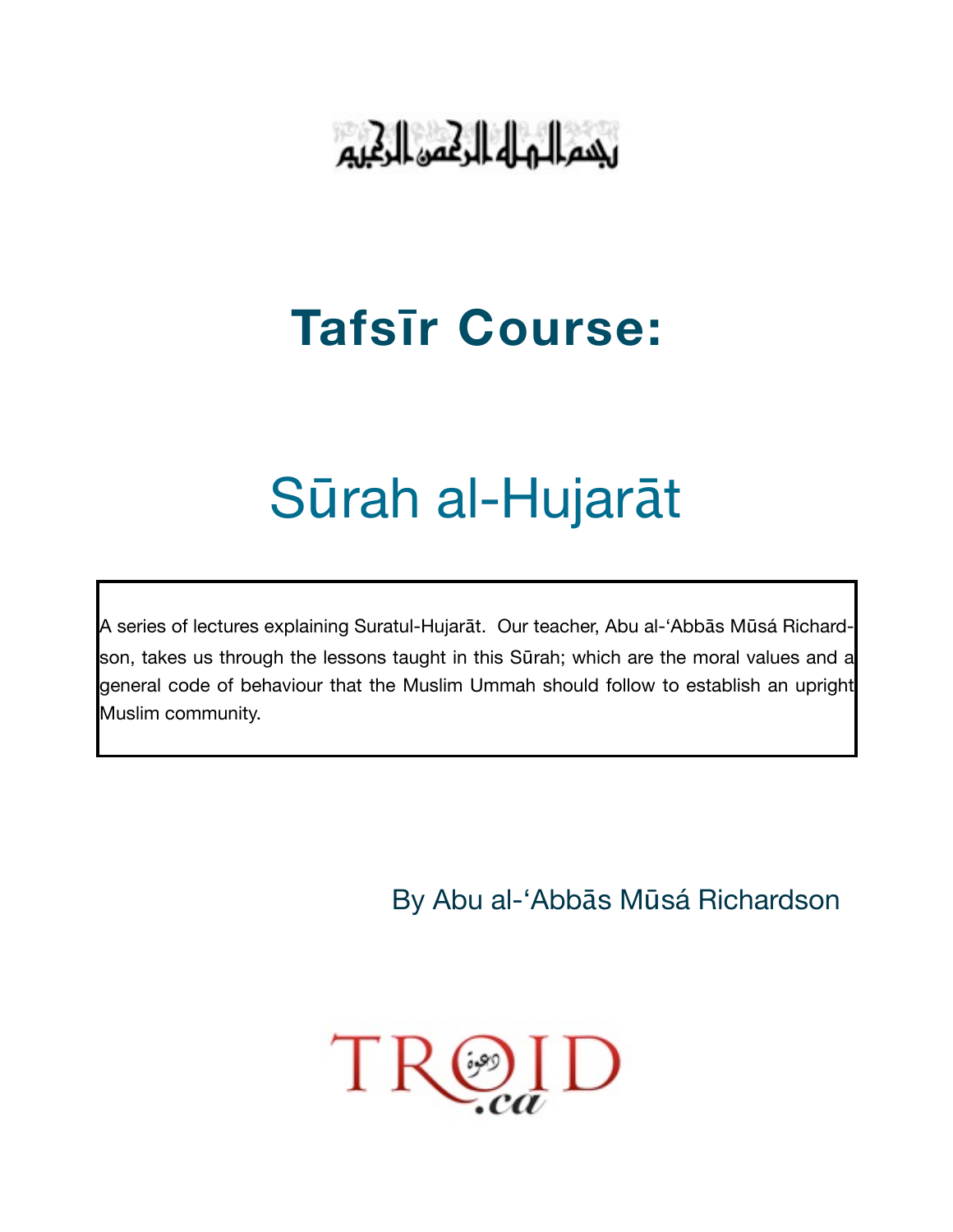## **Introduction**

Ibn Kathīr mentions that Sūrah al-Hujarāt is a Madīnan Sūrah. It is important for a Scholar to mention whether the Sūrah is Makkan or Madīnan so it is known to whom the Sūrah is addressed to.

Any Sūrah that was revealed before Hijrah is a Makkan Sūrah.

Any Sūrah revealed after the Hijrah is a Madīnan Sūrah.

| <b>Makkan Sürah</b>                                                                                                                                 | <b>Madinan Sürah</b>                                                                                                         |
|-----------------------------------------------------------------------------------------------------------------------------------------------------|------------------------------------------------------------------------------------------------------------------------------|
| The Suwar are addressed to the Mushrikūn - the                                                                                                      | The Suwar are addressed to other than the Mushrikun.                                                                         |
| pagans and the Jews and Christians.                                                                                                                 | They start with 'O people of the Book' or 'O you who                                                                         |
| Al-Qamar said that everything you find in the Qur'an<br>that starts with 'O Mankind' or 'O people' then this<br>the Mekki stage, before the Hljrah. | believe!'<br>Al-Qamar said that any Surah that starts with, 'O you<br>who believe' then it is a Madinan Surah, after Hijrah. |
| Ikrimah added, if an ayah starts with 'O sons of                                                                                                    |                                                                                                                              |
| Aadam' then it is a Makkan Surah.                                                                                                                   |                                                                                                                              |
|                                                                                                                                                     |                                                                                                                              |
| The Suwar are short.                                                                                                                                |                                                                                                                              |
| The Suwar are powerful in meaning. They talk about                                                                                                  | The Suwar mention more about legislation. They talk                                                                          |
| the Day of Judgement; affirming the Messengership of                                                                                                | about the halal and the haram; the obligations; the                                                                          |
| the Muhammad (sallallahu 'alayhi wa sallam) and that                                                                                                | details of figh, the inheritance system; the economic                                                                        |
| he was truthful; mentioning the stories of the past                                                                                                 | systems; the order to fight for the sake of the religion.                                                                    |
| bringing admonitions; reminding the people of                                                                                                       |                                                                                                                              |
| Rubūbiyyah (that Allāh is the Lord and Creator, the One                                                                                             |                                                                                                                              |
| who Provides, the One who brings life and death), that                                                                                              |                                                                                                                              |
| He alone deserves worship; affirmation of the basics of                                                                                             |                                                                                                                              |
| 'Aqidah (the belief system); the order of patience to                                                                                               |                                                                                                                              |
| withstand the pressures and torment of the                                                                                                          |                                                                                                                              |
| disbelievers.                                                                                                                                       |                                                                                                                              |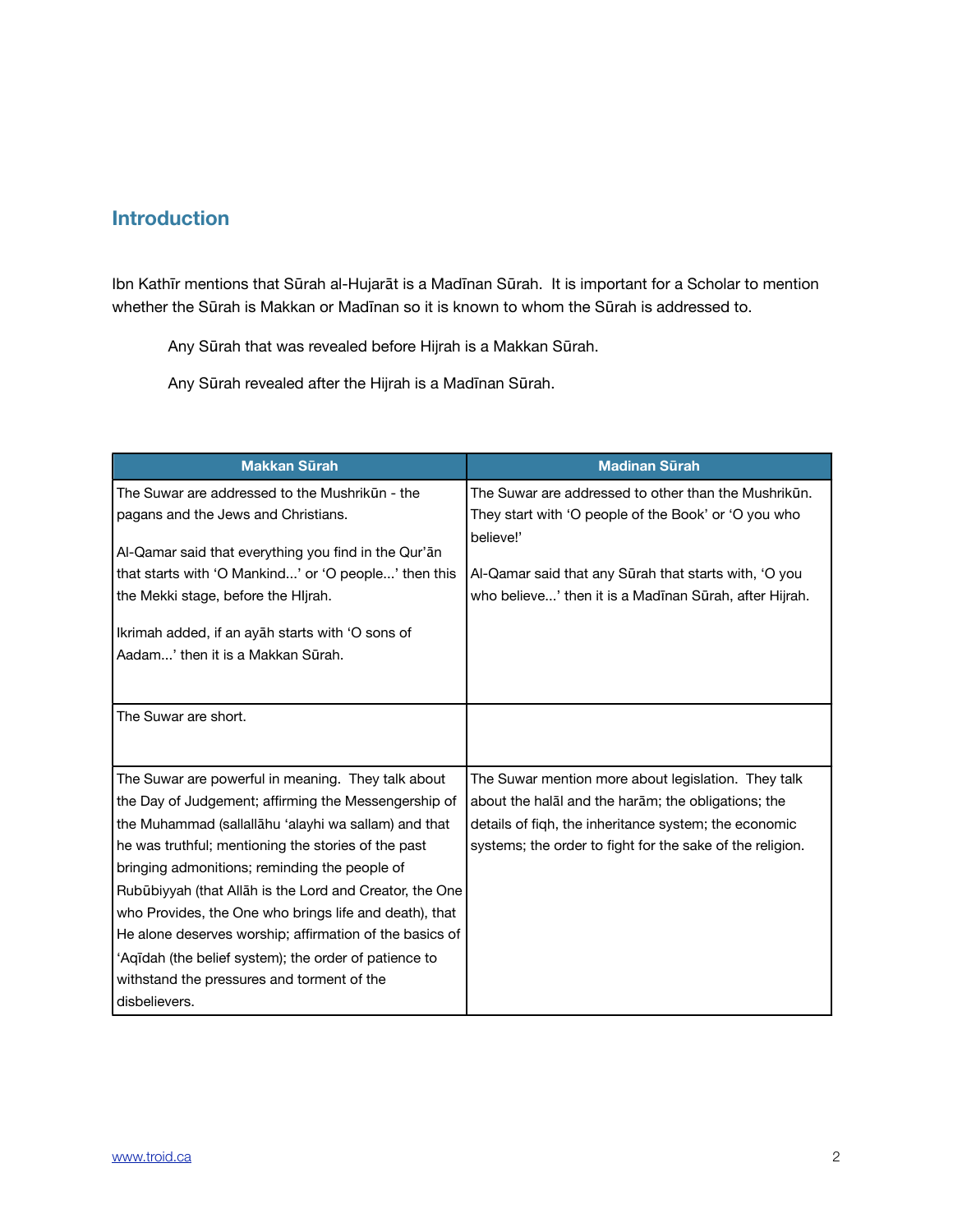## بممالهاه الرائمي الرابيم

**O you who believe! Make not (a decision) in advance before Allāh and His Messenger (sallallāhu 'alayhi wa sallam), and fear Allāh. Verily, Allāh is All-Hearing, All-Knowing.**

**O you who believe! Raise not your voices above the voice of the Prophet (sallallāhu 'alayhi wa sallam), nor speak aloud to him in talk as**  you speak aloud to one another, lest your deeds should be rendered **fruitless while you perceive not.**

**Verily, those who lower their voices in the presence of Allāh's Messenger (sallallāhu 'alayhi wa sallam), they are the ones whose hearts Allāh has tested for piety. For them is forgiveness and a great reward.**

**[Sūrah al-Hujarāt(49):1-3]**

## **Points of Benefit from the First 'Āyah:**

- Proof that this is a Madinan Sūrah is that it begins with 'O you who believe!'
- Ibn Abbās (radhiyallāhu 'anhu) said that when you hear Allāh's statement, 'O you who believe!' then give it your full attention. For verily, there is some goodness that you are about to be ordered to do, or there is some evil that you are going to be prohibited from. (Collected by Sayūtī)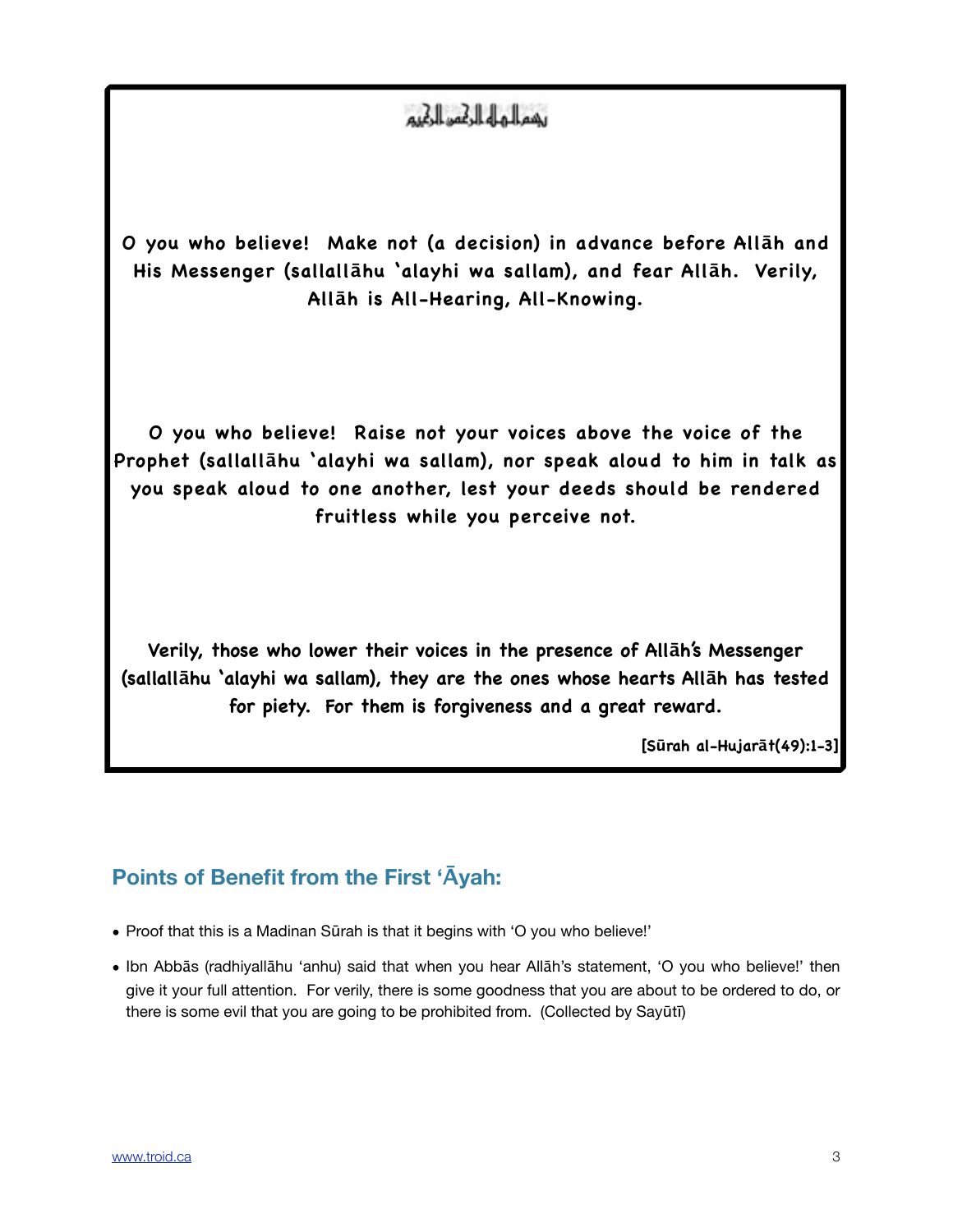• What is the great good that Allāh is calling to, or the great evil that He is prohibiting us from in this 'āyah?

'Do not put forth \_\_\_\_\_\_\_\_\_ in front of Allāh and HIs Messenger.'

The verb requires an object. (E.g. Zayd hit \_\_\_\_. We are waiting for the object. Who did Zayd hit?) Therefore it includes different types of things that you could put in the blank. E.g. don't put your opinion in front of Allāh and His Messenger (sallallāhu 'alayhi wa sallam), don't put your judgement in front of Allāh and His Messenger (sallallāhu 'alayhi wa sallam), don't put your rules in front of Allāh and HIs Messenger (sallallāhu 'alayhi wa sallam), don't put your war strategies in front of Allāh and His Messenger (sallallāhu 'alayhi wa sallam).

- Ibn Abbās (radhiyallāhu 'anhu), the great Scholar of tafsīr, said that 'Do not put forth anything in front of Allāh and His Messenger' means: don't say anything until Allāh ta'āla has Spoken about it in the Qur'ān or the Messenger (sallallāhu 'alayhi wa sallam) has spoken on the issue.
- Therefore, in Arabic grammar, when the object is taken away it brings the benefit of including everything.
- Some Scholars of Tafsīr mentioned that 'Do not put forth \_\_\_\_\_in front of Allāh and His Messenger' to mean you cannot slaughter on Yawmul Nahr - the Companions making Hajj with the Prophet (sallallāhu 'alayhi wa sallam) do not slaughter your animals before the Prophet (sallallāhu 'alayhi wa sallam) slaughters his animal.
- Others said that it means you do not fast one or two days before Ramadhān, rather you eat in those days before Ramadhān and you wait until the moon has been sighted or Sha'bān has been counted thirty entire days.
- Abu 'Ubayda (Imām al-Bukhārī relied upon him and mentioned him in many chapter titles) d. 224, a Scholar of the Arabic language, said that the Arabs used to say, "Don't put anything in front of your father or Imām." Meaning, don't allow any type of order or prohibition to come except from the chief or your father. It was an expression in Arabic. A god way to make tafsīr is to understand the Arabic as it was understood by the Arabs at the time of revelation and understand the composition in light of that. So, do not prohibit and do not order people with things unless they are ordered and prohibited in the Qur'ān or by the Prophet (sallallāhu 'alayhi wa sallam).
- Some of the Scholars wrote books with a beginning of 'bismillãh' without an introduction to the book; due to the 'āyah: 'Do not put forth \_\_\_\_ in front of Allāh and His Messenger. For example Imãm al-Bukhārī does not have an introduction and begins his book with 'hadathana...'
- Allāh says in the 'āyah (what translated means) 'fear Allāh'. Shankītī (rahimahullāh) said that 'fear Allāh' means obeying the orders and staying away from His prohibitions. Talq ibn Habeeb (rahimahullāh) mentioned five points when describing the meaning of taqwá. He said that the meaning of taqwá of Allāh is that you work with the deeds that are obedient to Allāh, hoping for the reward from Allāh and that you abandon the disobedience of Allāh, upon a light from Allāh (meaning, guidance from His Book and the Sunnah of the Prophet (sallallāhu 'alayhi wa sallam)), fearing the punishment of Allāh.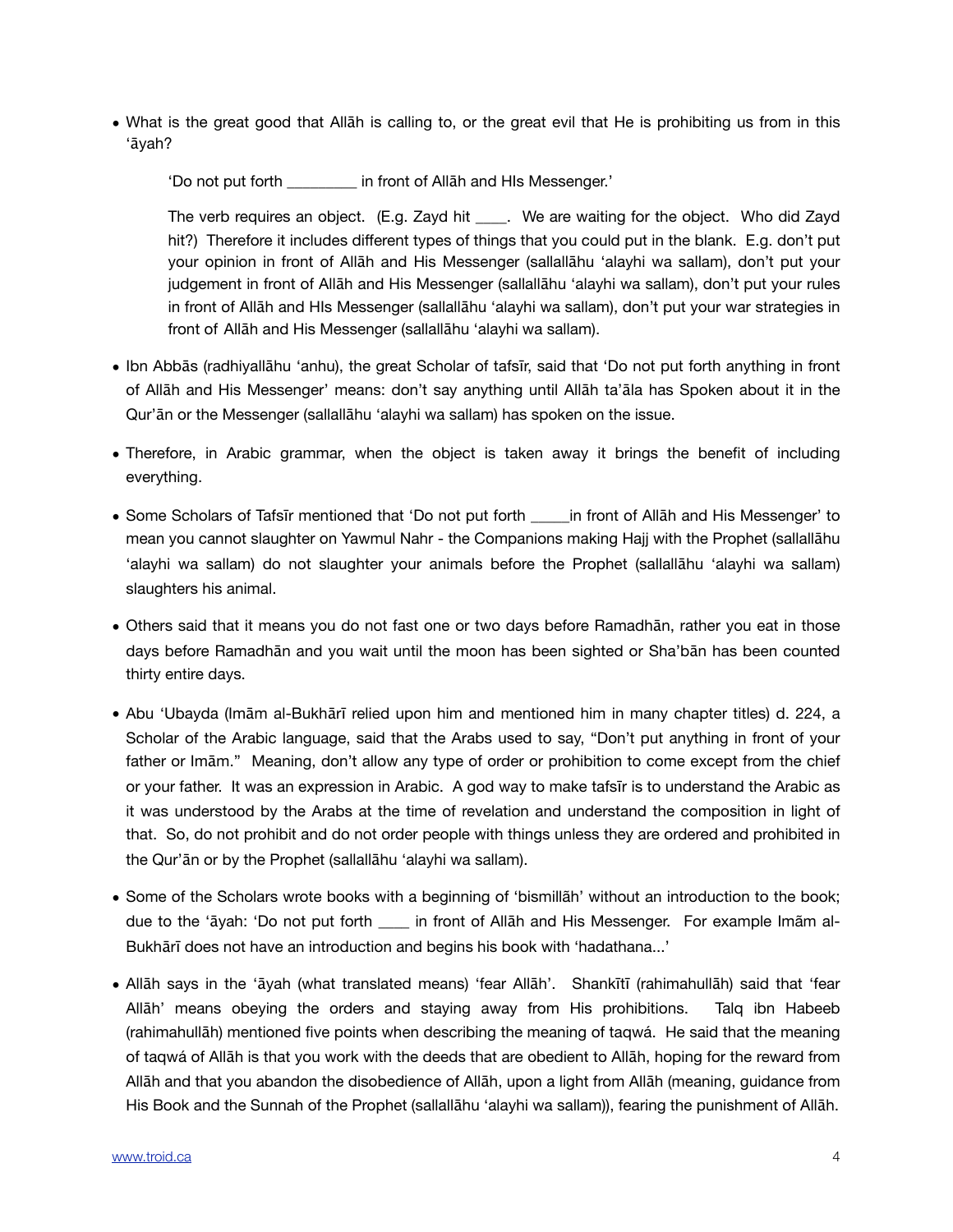• Allāh ends the 'āyah by saying (what translated means), '**Verily Allāh is All-Hearing, All-Knowing**.' The benefit we can extract from Allāh finishing this ,āyah with the mentioning of these two attributes. It supports the meaning of 'don't put your statements, opinions and rulings in front of Allāh' over 'don't put your actions in front of Allāh'. As if you were to put your statements, opinions and rulings in front of Allāh, then He ta'āla would know about it and hear it, '**Verily Allāh is All-Hearing, All-Knowing**.'

Deriving this from the 'āyah is called tafsīr munnāsibah - the relationship of the end of one 'āyah to the beginning of another; or the relationship of the end of the 'āyah to the beginning of the same 'āyah.

Here, the end of the 'āyah aids the tafsīr.

- We affirm two Attributes for Allāh in this 'āyah in a way that is no way like the creation, in a perfect and complete manner with no deficiency. Allāh is All-Hearing. Hearing that is perfect and complete and He does not miss the slightest sound in the Heavens and the Earth. Allāh has complete and perfect knowledge. This knowledge was not proceeded by ignorance, nor will it be followed by forgetfulness.
- We can affirm the Attributes of Allāh the same way Imām Mālik affirmed the Attributes of al-isitwā (rising up). The rising of Allāh above His Throne is well-known, the exact details of how He rose are unknown. Belief in that is obligatory on us, and asking about the specific details is an innovation in religion. This is the aqīdah of Ahl-us-Sunnah in a nut-shell of believing in the Names and Attributes of Allāh.

## **Points of Benefit from the Second 'Āyah:**

- 'O you who believe' is a call to the people of īmān. The people called upon are those who have believed in their hearts, acted on their limbs and spoken with their tongues.
- 'Raise not your voices above the voice of the Prophet (sallallāhu 'alayhi wa sallam),' is the second prohibition from Allāh ta'āla. It is to give the believers good character with proper interaction with his Messengers and those who inherit from them (this is to be implied also to how a person deals with his elder Scholars).
- 'nor speak aloud to him in talk as you speak aloud to one another,' means to not speak loudly and boldly in the presence of the Messenger (sallallāhu 'alayhi wa sallam). It is a command to refine manners in his (sallallāhu 'alayhi wa sallam) presence and to deal with him respectfully.
- Allāh ta'āla has indicated here that not implementing these manners is a very grave affair, as they can lead to your actions becoming null and void.
- Good character is from the most important affairs that our deen came to teach us about.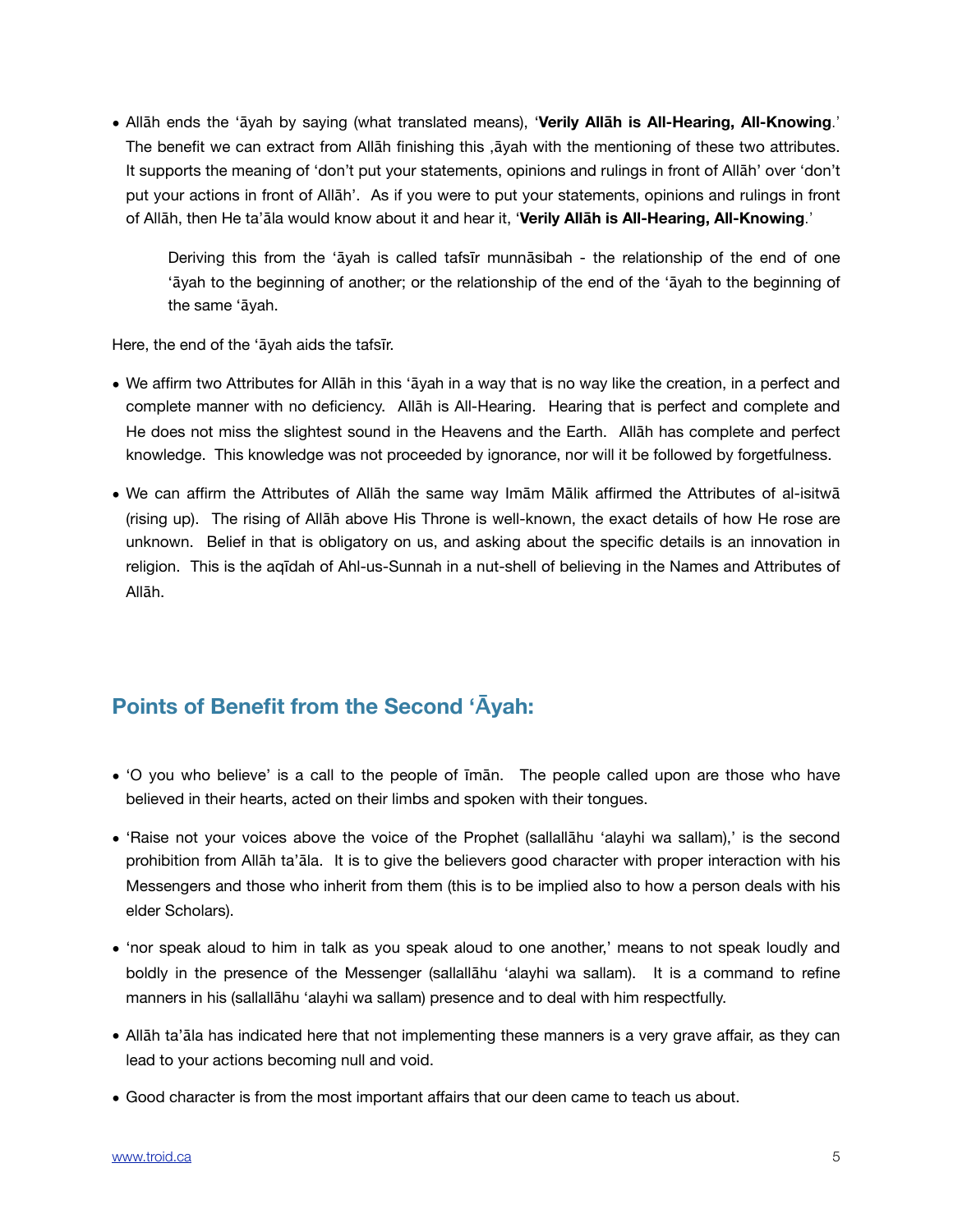- When Thābit ibn Qays heard this 'āyah, he thought that this ayah was revealed about himself. He was very sad as he thought that his deeds were null and void. The stance of a believer is that he looks towards himself. It was actually revealed due to an argument between Abū Bakr and 'Umar (radhiyallāhu 'anhumā).
- The way of the true believer is to feel that an 'āyah revealed was to admonish himself. A munāfiq feels that an 'āyah was revealed to admonish other people.
- Proof that there were more than ten people promised Jannah, as the Prophet (sallallāhu 'alayhi wa sallam) mentioned that Thābit ibn Qays was from Jannah.
- A believer takes care of the content of their speech and the manners in which they are said.

## **Points of Benefit from the Third 'Āyah:**

- Those who talk calmly and mildly around the Prophet (sallallāhu 'alayhi wa sallam) and the Scholars, are the people that Allāh ta'āla has tested for taqwá. Those people being eluded in the ayah have passed the test, as Allāh says that they have forgiveness.
- Allāh affirms for them forgiveness. He doesn't describe which kind of forgiveness, so it means all types of forgiveness which does not have a limit.
- One of the best ways we are encouraged to work for the Jannah is that we are told in an ambiguous way what is available in Jannah; what no eye has every seen, what no ear has ever heard and what has never come to the mind of a human being.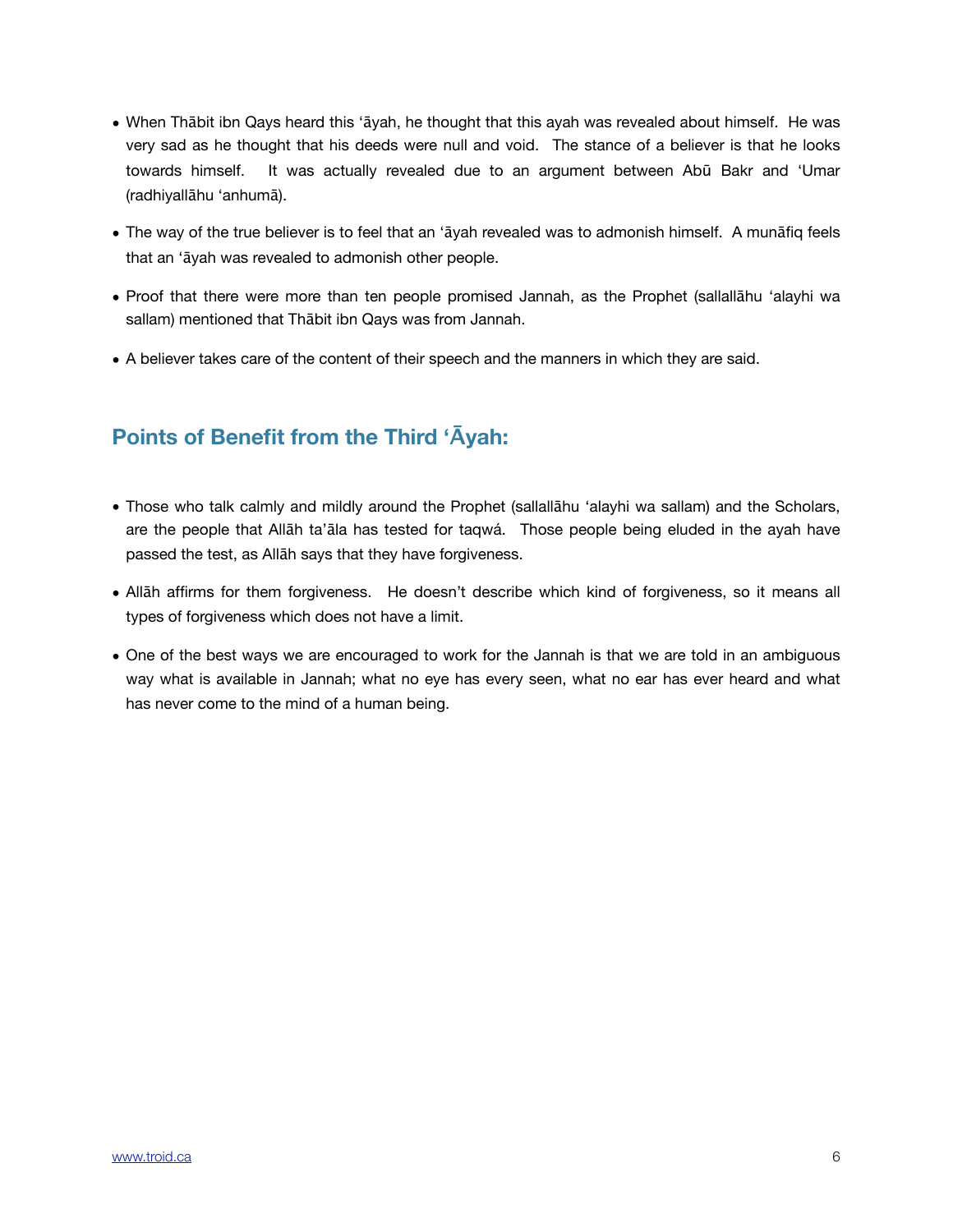**Verily, those who call you from behind the dwellings, most of them have no sense.**

**And if they had patience till you could come out to them, it would have been better for them. And Allāh is Oft-Forgiving, Most Merciful.**

**[Sūrah al-Hujarāt(49):4-5]**

## **Points of Benefit from the Fourth 'Āyah:**

- Aqra, a bedouin, (radhiyallāhu 'anhu) used to call out to the Prophet (sallallāhu 'alayhi wa sallam), wanting him to come out of his house, saying, "Yaa Muhammad, Yaa Muhammad." So, Allāh ta'āla mentioned this specific violation of proper manners and singled it out in this 'āyah, mentioning that this is a sign of people who don't have any 'aql or little sense.
- The bedouins tended to put a lot of work and effort into correcting and refining their manners. The Scholars mention the virtue of the one who has to refine his manners verses the one who has good manners naturally.

Some Scholars hold the opinion that the one who has good manners naturally, maybe doesn't have an intention behind what they are doing. However, the one who has to struggle to control each and every phrase and action to do it in a way that is pleasing to Allāh; then is thinking about Allāh in each and every action. Based on this some of the Scholars said that the one who is working on his manners, trying constantly to refine them, is more virtuous than the one who has them naturally.

From the other angle, the Scholars said that the one who has good manners naturally has a virtue that the others don't have - he has good manners in all situations. The other one may lose their good manners many times.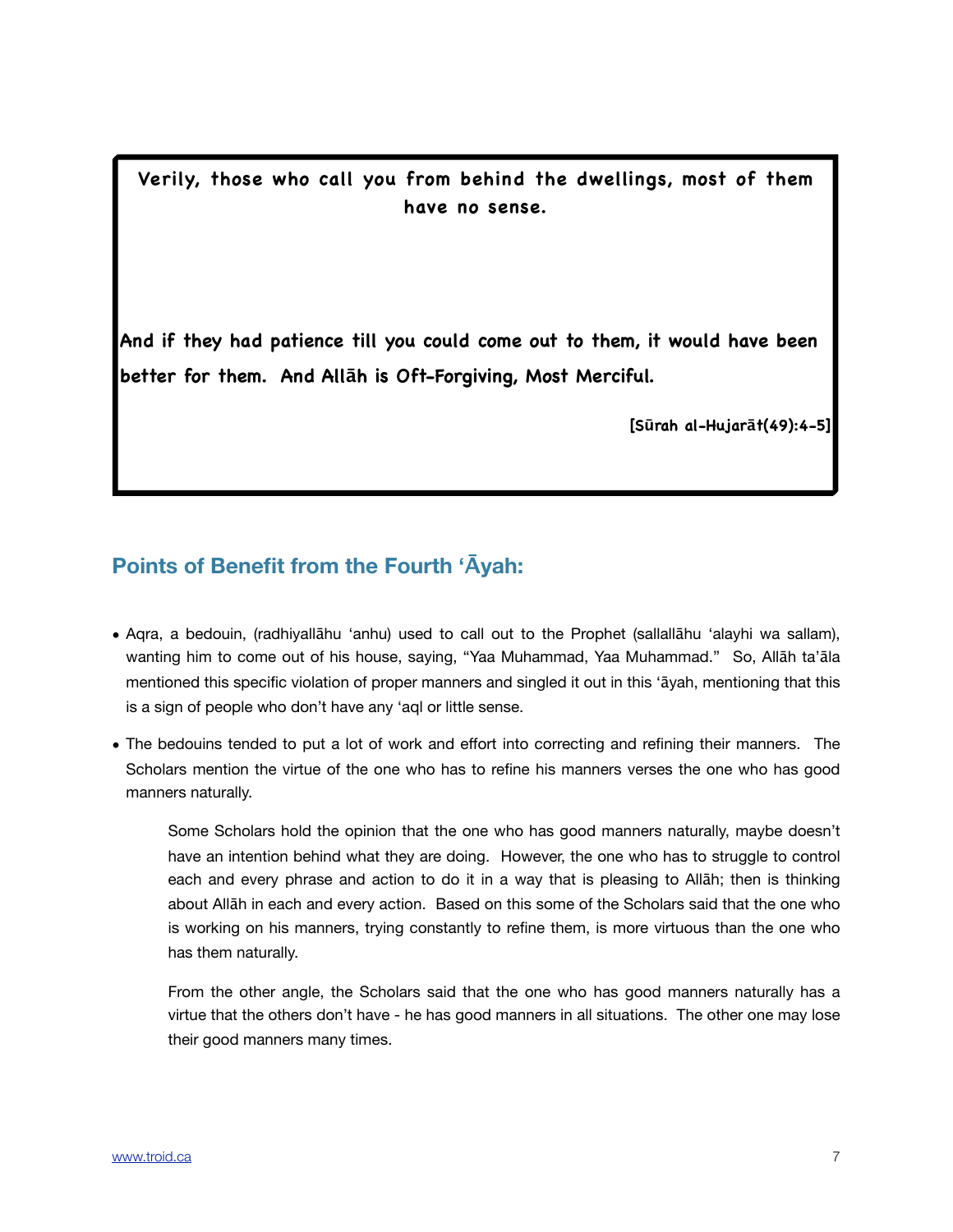- The name of the Sūrah, 'Hujarāt', is mentioned in this Sūrah. 'Hujarāt' which means from behind the walls of the rooms. Sūrah al-Hujarāt is named because of the story mentioned in this Sūrah; or a phrase that is mentioned in this Sūrah which is not mentioned in the rest of the Qur'ān.
- Reasons for the naming of the Chapters in the Qur'ān:

Sometimes the Sūrah is named after an event or story that took place.

[Sūrah Al-Kahf(18), Al-Mujadilah(58), Al-Baqarah(2)]

Sometimes the Sūrah is named after an animal mentioned in the Sūrah.

[Sūrah Al-Baqarah(2), An-Naml(27), An-Nahl(16), Al-'Ankabut(29), Al-An'am(6)]

Sometimes the Sūrah is named after something that Allāh swears by.

[Sūrah Al-Lail(92), Ad-Duha(93), Ash-Shams(91), At-Tin(95)]

Sometimes the Sūrah is named after important people that are praised in that Sūrah.

[Sūrah Maryam(19), Nur(71), Luqman(31), Al-'Imran(3), Yusuf(12)]

Sometimes the Sūrah is named after a group of people blamed or spoken ill of in that Sūrah.

[Sūrah Al-Munafiqun(63), Al-Kafirun(109)]

Sometimes the Sūrah is named after the hurūf in the Sūrah.

[Sūrah Ya-Sin(36), Qaf(50), Ta-Ha(20)]

Sometimes the Sūrah is named after particular events, specifically relate to the Day of Judgement.

[Sūrah Az-Zalzalah(99), Al-Infitar(82), Al-Inshiqaq(84)]

Sometimes the Sūrah is named after a phrase that is not mentioned in the rest of the Qur'ān.

[Sūrah Al-Hujjaraat(49), Al-Masad(111), Al-A'raf(7), Al-Anfal(8)]

Sometimes the Sūrah is named after the very first word of the Sūrah.

[Sūrah Ar-Rahman(55), 'Abasa(80), Al-Haqqah(69)]

Sometimes the Sūrah is named after the last word on the first verse.

[Sūrah Al-Falaq(113), An-Nas(114), Al-Fil(105), Al-Kauthar(108), Al-Ghashiyah(88)]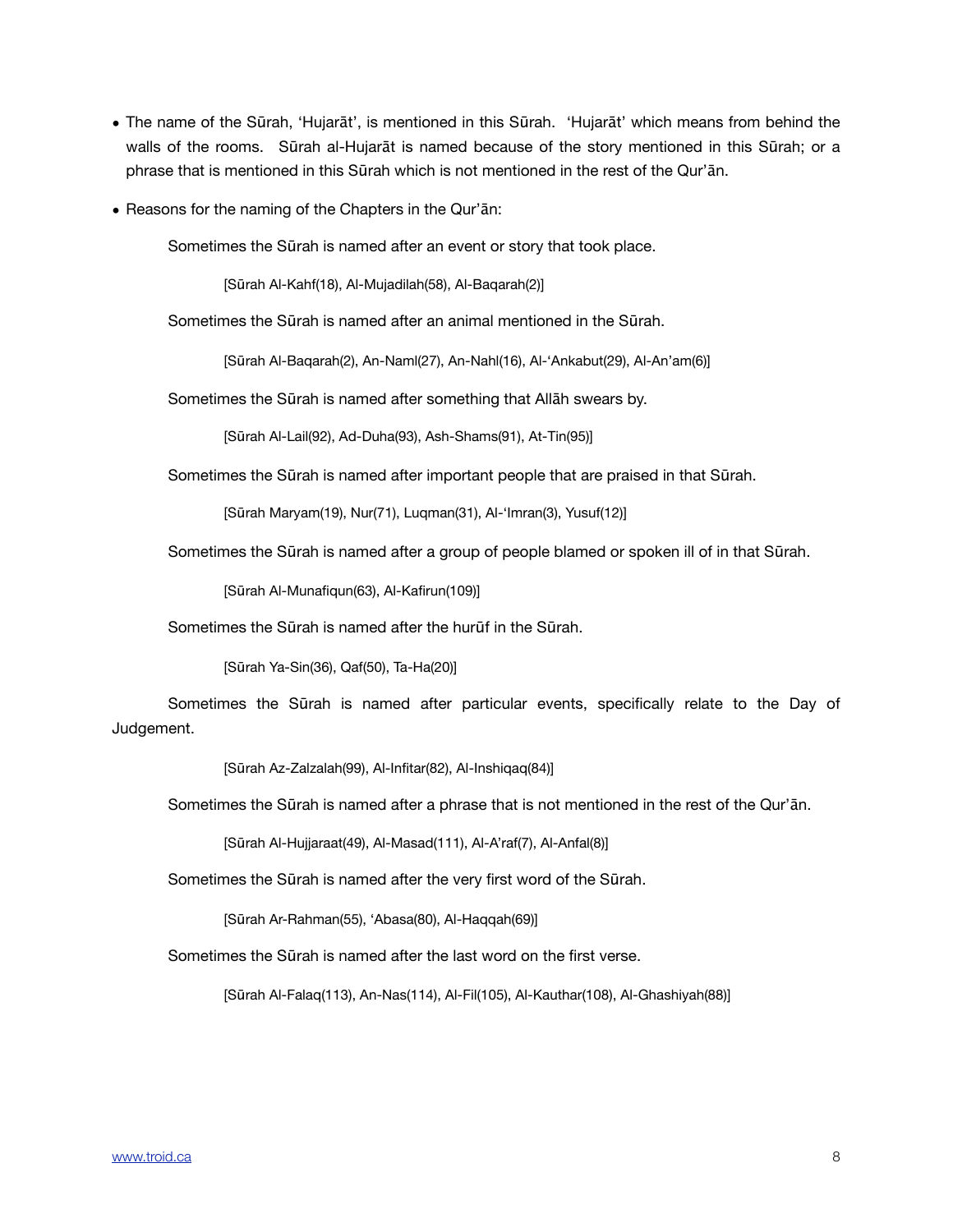• There are two types of 'aql.

'aql al-rushd - good sense. If a person does not have this type of 'aql they can be held blameworthy for that. The people have 'aql given from Allāh ta'āla, but they are not using it.

'aql of taqleef - a person has basic understanding, they are not majnūn.

- In the 'āyah -'Most of them have no sense' this type of 'aql is 'aql al-rushed. They had 'aql, but they were not using it.
- A person who does not apply the proper manners taught in Islām can be described as a person without 'aql.
- 'Most of them have no sense' indicates that some bedouins were using their intellects and had good manners.

## **Points of Benefit from the Fifth 'Āyah:**

- 'And if they had patience till you could come out to them, it would have been better for them.' the patience mentioned here is the patience from raising the voice and patience from shouting out the name of the Prophet (sallallāhu 'alayhi wa sallam) to get him to come out of his house. This is patience upon obedience.
- There are three basic types of patience:

First - patience in times of calamity

Second - patience in keeping away from the prohibited affairs

Third - to stick to a righteous action once a righteous action has been performed

The third kind is the most difficult kind of patience.

- The patience being referred to in this ayah is the third type of patience. It also involves the second kind of patience.
- Some people hold that the meaning of 'it would have been better for them' is that it is mustāhab and not wājib. The meaning here is that it is wãjib. In Sūrah Al-Imrān:

#### **And had the people of the Scripture (Jews and Christians) believed, it would have been better for them;**

**[Sūrah Al-Imraan(3):110]**

It was wājib on them to believe.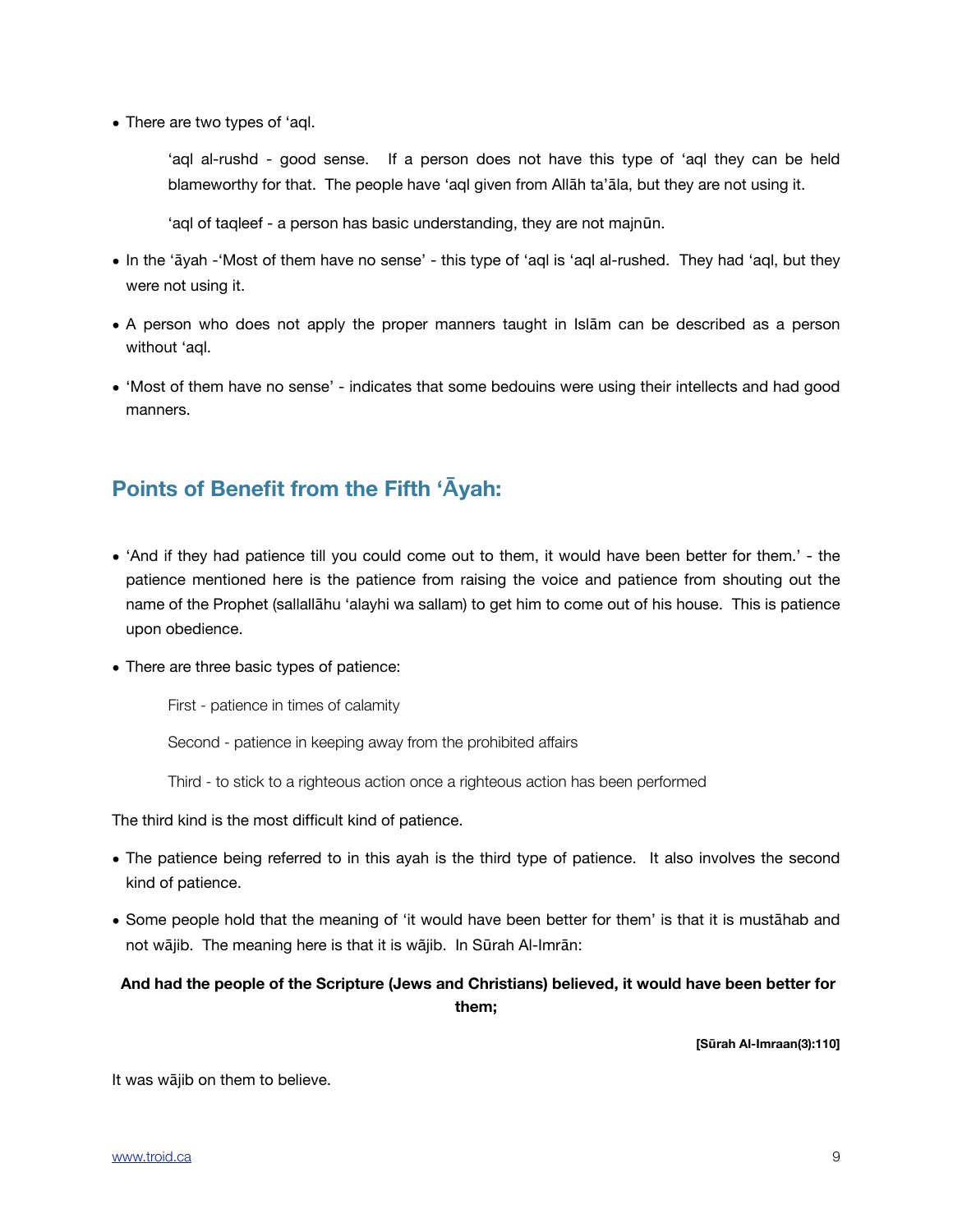#### **O you who believe (Muslims)! When the call is proclaimed for the Salāt (prayer) on Friday (Jumu'ah prayer), come to the remembrance of Allāh and leave off business (and every other thing). That is better for you if you did but know!**

#### **[Sūrah Al-Jumu'ah(62):9]**

By consensus it is harām to perform business transactions at the time of Jumu'ah and it is wājib to go to Jumu'ah.

- Something that is 'better for you' could be mustāhab or wājib. There is no proof that it is has to be mustāhab.
- 'It would have been better for them' because they would have been in the favour of the Prophet (sallallāhu 'alayhi wa sallam) and not have angered him. The Prophet (sallallāhu 'alayhi wa sallam) would have given them what they wanted if they waited for him to come out.
- After exposing the bad characteristic of calling out the Prophet (sallallāhu 'alayhi wa sallam) from behind the walls, Allāh ends the ayah with 'And Allāh is Oft-Forgiving, Most Merciful.' We affirm that Allāh is Ghafoor. He is All Forgiving, He is continuously forgiving. He is Raheem, Merciful - the possessor of all encompassing mercy. The Rahmah referred in the word Raheem is specific to the believer. If they make tawbah, Allāh will forgive them and have mercy on them. If the 'āyah ends with 'And Allāh is Oft-Forgiving, Most Merciful.' it means Allāh has excused them for this sin. This is the science of the relationship of one thing to another that is mentioned in the Qur'ān - munāsibāt.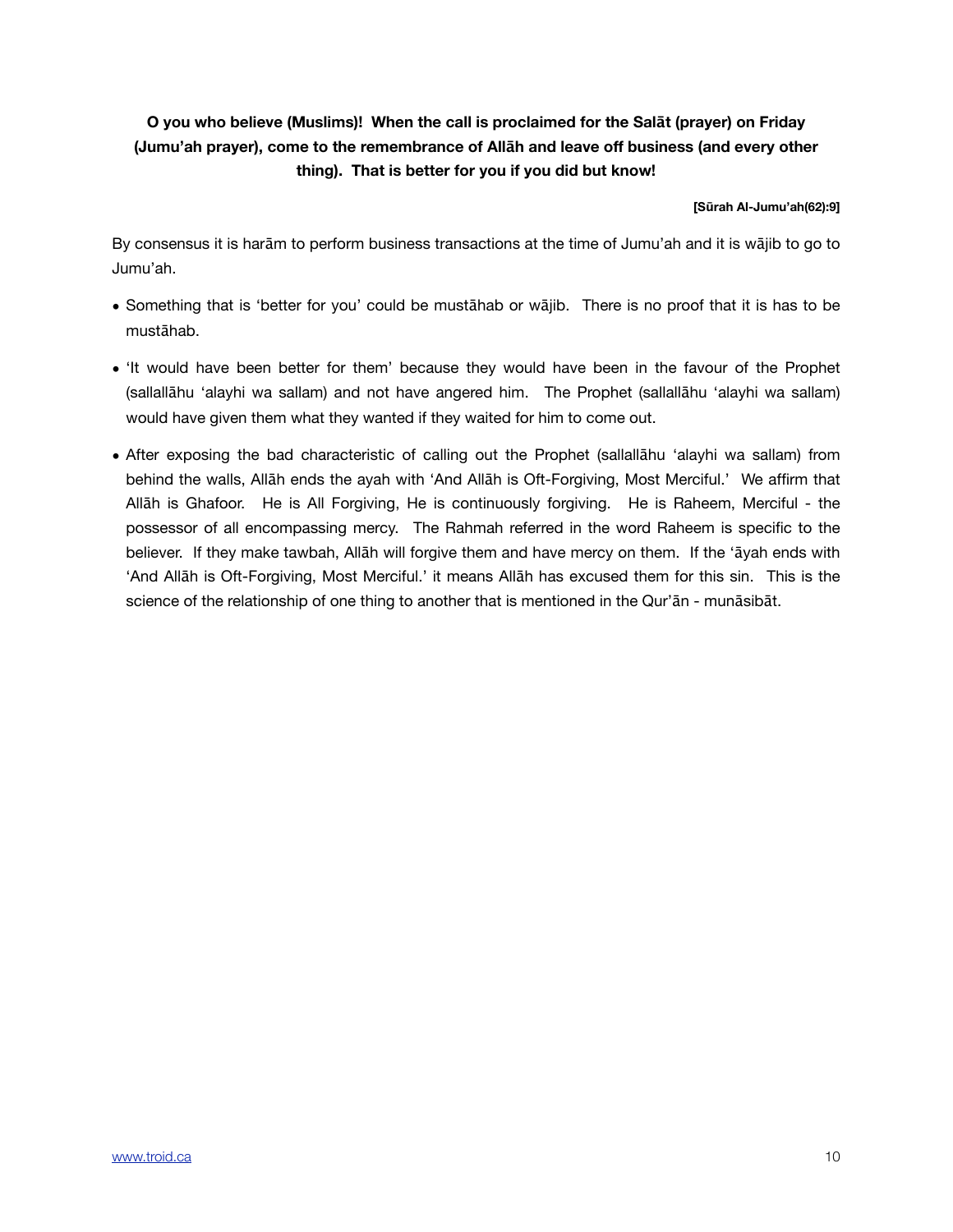**O you who believe! If a fāsiq (liar- evil person) comes to you with any news, verify it, lest you should harm people in ignorance, and afterwards you become regretful for what you have done.**

**[Sūrah al-Hujarāt(49):6]**

## **Points of Benefit from the Sixth 'Āyah:**

- Allāh has mentioned 'O you who believe' for the third time in six 'āyat.
- Fāsiq means linguistically a rebellious person/ someone who has left the obedience of Allāh. In the 'āyah it is a person who falls into a major sin or a person who persists in minor sins.
- Ibn 'Uthaymīn described the fāsiq as the one who has deviated in his 'aqīdah, in his dīn or his personal integrity. Whoever deviates in any of these three affairs can be considered a fāsiq.
- Fāsiq is the opposite of al-adl the upright person. Adl is a person who has five characteristics: he is a Muslim, above the age of puberty, he has intellect (not majnoon), not a fāsiq, he has not fallen into sinning - major or persistent minor sinning and he has not gone against the customs of the people in way that people do not take him seriously. Therefore a fāsiq is the opposite of adl. If he is a fāsiq his hadīth cannot be accepted.
- A fāsiq persists in the acts of disobedience or the abandoning of obligations, however it does not reach the level of disbelief in Islām.
- 'With any news' is general and includes any type of news.
- News from a fāsiq is to be investigated before it is accepted. It is not to be accepted straight away or rejected, it has a chance to be truthful.
- If an adl comes with you with some news then accept it; which is the opposite meaning of the ayah. There are some exceptions (someone accusing someone else of zina - four witnesses are needed).
- Allāh has prohibited from accepting such a report so that people are not harmed with ignorance. Allāh has described the accepting of a report from a fāsiq as jahālah - an act of ignorance. Jahālah is the one who disobeys Allāh and does not follow the guidance given to him in the Book of Allāh.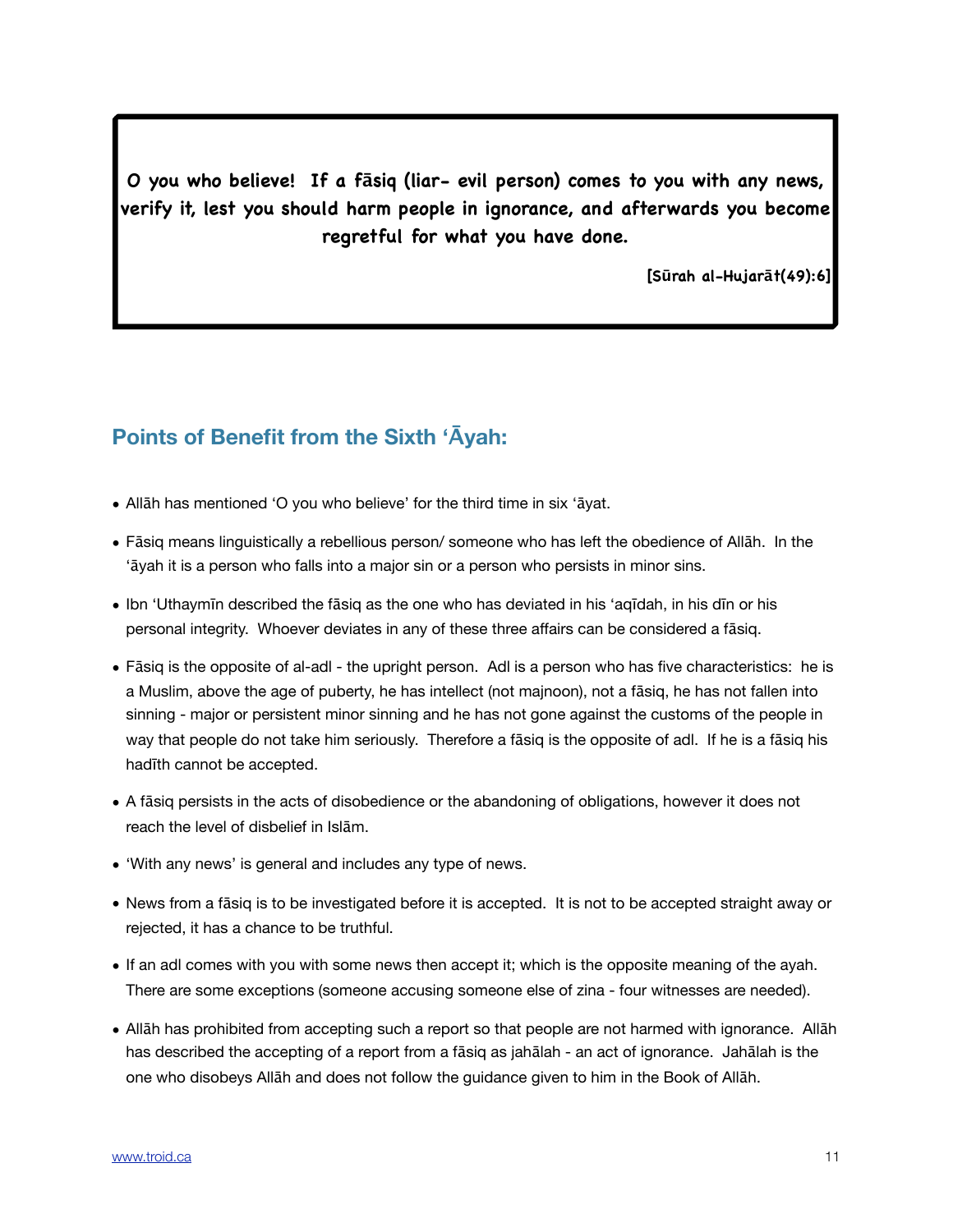- The Prophet (sallallāhu 'alayhi wa sallam) prohibited us from spreading unfounded reports to cause fitnah or truthful reports to cause harm between people. The Prophet (sallallāhu 'alayhi wa sallam) forbade us from slandering and carrying tales. The tale carrier has a severe penalty facing him of not entering Paradise. The mention of a tale carrier proves that tale carriers exist, therefore the manners pointed out in this ayah should be adhered to. Do not act upon the news from a fāsiq until the news is verified.
- The sin of carrying tales between people to cause fitnah is a grave sin. It is a source of punishment in the grave.
- Reports of unknown people are not to be taken.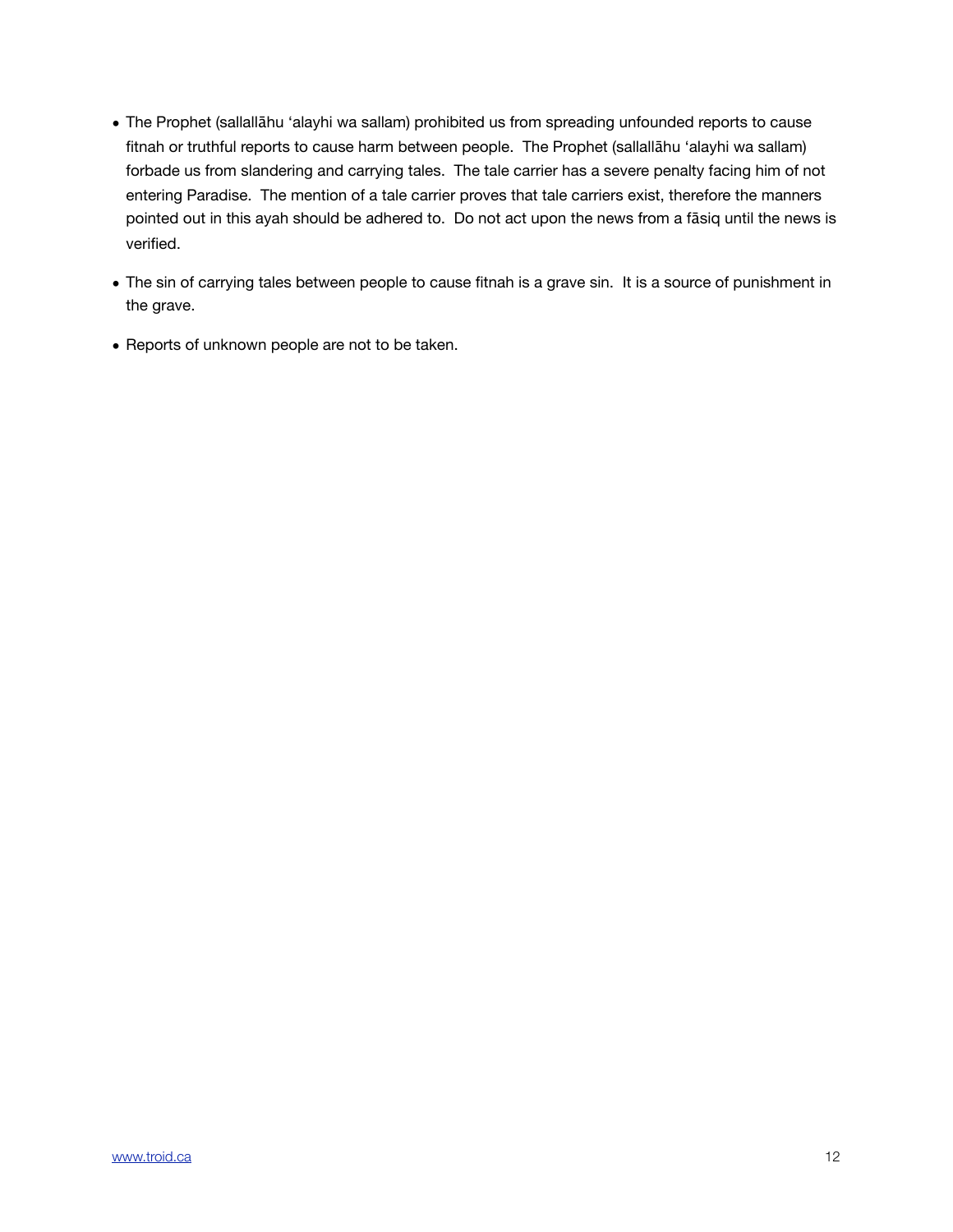**And know that among you there is the Messenger of Allāh (sallallāhu 'alayhi wa sallam). If he were to obey you (i.e. follow your opinions and desires) in much of the matter, you would surely be in trouble. But Allāh has endeared the Faith to you and has beautified it in your hearts, and has made disbelief, wickedness and disobedience (to Allāh and His Messenger (sallallāhu 'alayhi wa sallam)) hateful to you. Such are they who are the rightly guided.**

**(This is) a Grace from Allāh and His Favour. And Allāh is All-Knowing All-Wise.**

**[Sūrah al-Hujarāt(49):7-8]**

## **Points of Benefit from the Seventh 'Āyah:**

- 'And know that among you there is the Messenger of Allāh (sallallāhu 'alayhi wa sallam).' this is stated to recognize the status of the Messenger of Allāh (sallallāhu 'alayhi wa sallam). So we must honour him, revere him, have good manners around him and obey his order. Verily, he is more knowledgable about what benefits you, he is more vigilant over you than your own self, he opinion is more complete than your own opinions for your ownselves.
- 'If he were to obey you (i.e. follow your opinions and desires) in much of the matter, you would surely be in trouble.' The Prophet (sallallāhu 'alayhi wa sallam) did not follow the opinions of the Sahābah. For example, when the Companion wanted to do a lot of fasting and the Prophet (sallallāhu 'alayhi wa sallam) eventually directed him to the fast of Dāwood ('alayhi wa sallam). The Companion took on that commitment, but it became hard on him when he grew old. If he stuck to the Mondays and Thursdays as the Prophet (sallallāhu 'alayhi wa sallam) recommended him to do consistently, it would have been easier for him. Also, mentioned the hadīth of when the Companions wanted to pray the whole night.
- The legislation has never been sent to agree with the whims of the people. The Companions, the best of the people after the Prophets, left their opinions that were in contradiction with the message of Islām.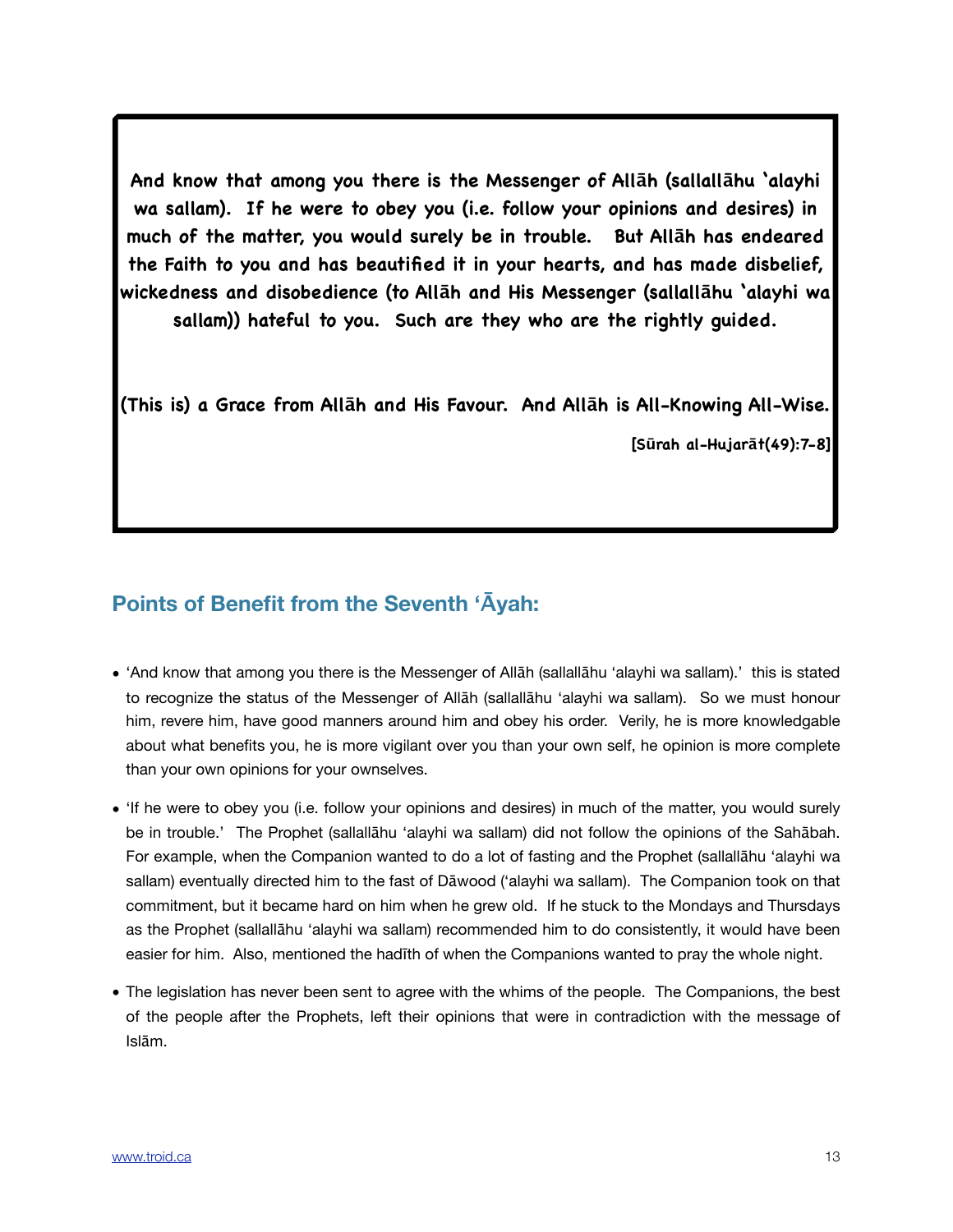- 'But Allāh has endeared the Faith to you and has beautified it in your hearts,' this is in the heart of the Sahābah specifically. He makes love of obedience to the Prophet (sallallāhu 'alayhi wa sallam) beloved to the hearts of the believers.
- 'Faith' (īmān) here is a specific kind of īmān. It is the putting aside desires and whims that are in contradiction to the Deen of Allāh ta'āla.
- Īmān is a belief in the heart, statements on the tongue and actions on the limbs. Īmān increases based on your good deeds and decreases based on your bad deeds. The Mur'jiyyãh deny īmān increases and decreases.
- The foundation of īmān is in the heart (it is not restricted to the heart). The pillars of īmān are belief in Allāh, His Angels, His Books, the Last Day and Qadr. All the pillars are all in the heart.
- Allāh has made īmān beloved in the hearts of those who obey His orders. Also, He has made some things hated to them, which are three: kufr, fusūq and isyān. They are sins starting from the most severest to the least severe. The most severe is kufr - disbelief in Allāh ta'āla. Then, fisq - the major sins. Then, isyān - the minor sins or other sins apart from the major sins.
- To hate kufr is from the sweetness of faith.
- The word 'fusūq' can also mean disbelief when used as 'fisq al-akbar'.
- A person who is described with these qualities mentioned in this ayah is described as being rāshid 'Such are they who are the rightly guided.' This is a person who has guidance or correctness in his understanding, being able to interact with people properly and giving everyone his due rights, while having īmān beautified in his heart.

## **Points of Benefit from the Eighth 'Āyah:**

- The status of being rightly guided is a ni'mah (blessing) and a fadl (bounty) from Allāh. This is not from a person's own gain, rather it is a bounty and a blessing from Allāh.
- Allāh is All-Knowing about who has this description. He is All-Wise in which He grants some people success in obtaining this description and how He doesn't allow other to obtain that. 'And Allāh is All-Knowing, All-Wise.'
- Allāh is All-Knowing about who has this description. He is All-Wise in how He grants some people success in attaining this description and how He does not grant other people that.
- His Knowledge is not proceeded by ignorance and is not followed up by forgetfulness; a perfect and complete Knowledge that is befitting to Allāh ta'āla.
- His Wisdom is perfect and complete that has no deficiency, befitting to His Glory and Majesty.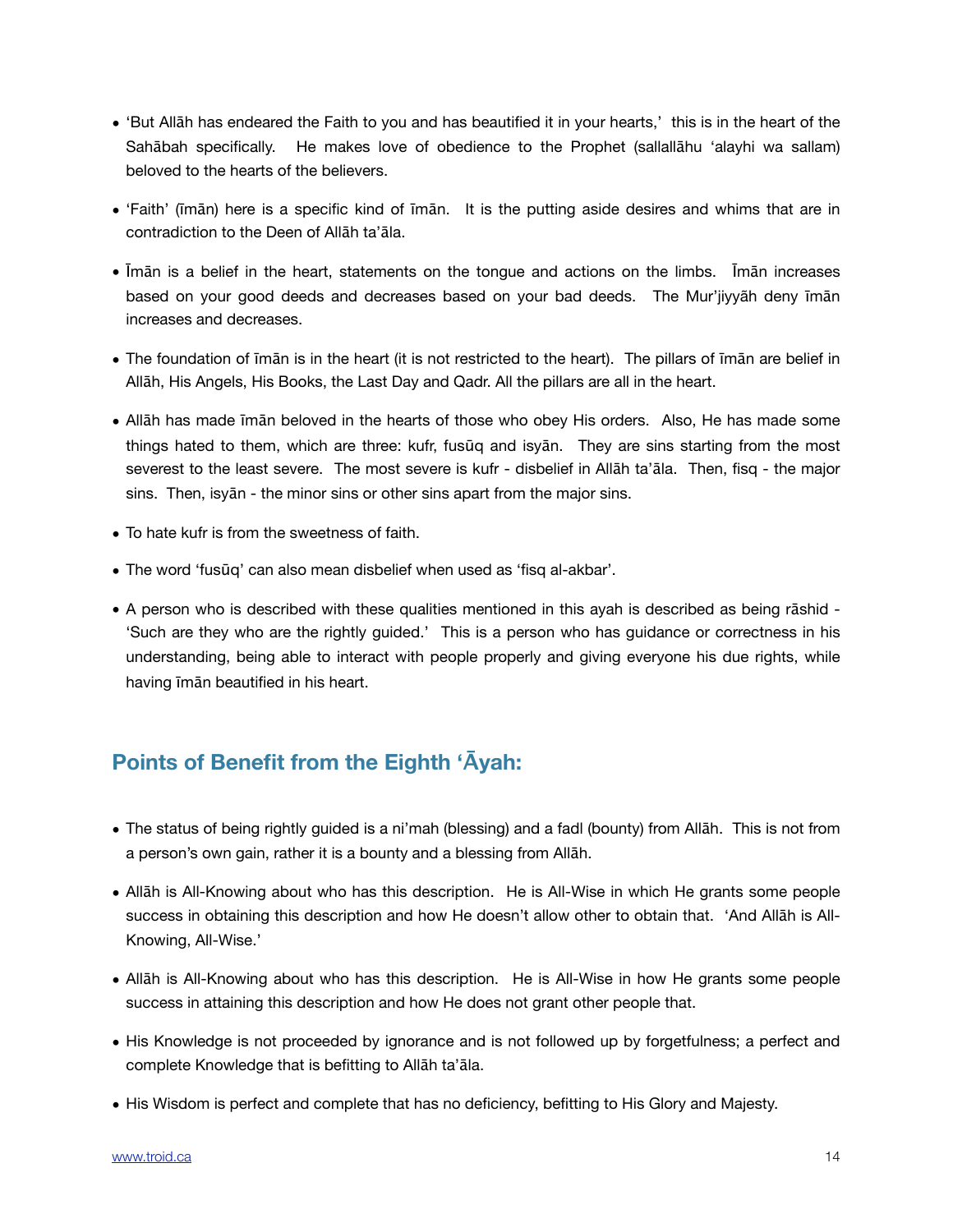**And if two parties (or groups) among the believers fall to fighting, then make peace between them both. But if one of them outrages against the other, then fight you (all) against the one that which outrages till it complies with the Command of Allāh. Then if it complies, then make reconciliation between them justly, and be equitable. Verily, Allāh loves those who are the equitable.**

**The believers are nothing else than brothers (in Islāmic religion). So make reconciliation between your brothers, and fear Allāh, that you may receive mercy.**

**[Sūrah al-Hujarāt(49):9-10]**

## **Points of Benefit from the Ninth 'Āyah:**

- Allāh ta'āla named the two group of Muslims that fought as Muslims. Therefore, there are Muslims that fight that are not to be expelled from Islām. Fighting Muslims is kufr, but it is the lesser type of kufr that doesn't take a person outside of Islām.
- The rectification or treaty that we are ordered to bring about between two different fighting parties is either by way of spending money in a way that will bring about peace between them; or to request one or both parties to give up some of their rights to achieve peace.
- We are ordered to fight the oppressive Muslims who fight and kill the other Muslims. This is to stop an oppressor oppressing.
- The probable reason for the revelation of this verse is because of 'Abdullāh Ibn 'Ubay, the chief of the hypocrites at the time of the Prophet (sallallāhu 'alayhi wa sallam). When Companions and the Prophet (sallallāhu 'alayhi wa sallam) reached him, he replied that the filth of your donkey has disturbed me. One of the Companions became angry and said that the donkey of the Messenger (sallallāhu 'alayhi wa sallam) smells better than you. Thereafter, there began reciprocal insults and threats between each group beginning to fight. Anas (radhiyallāhu 'anhu) said that this ,āyah was revealed for this situation.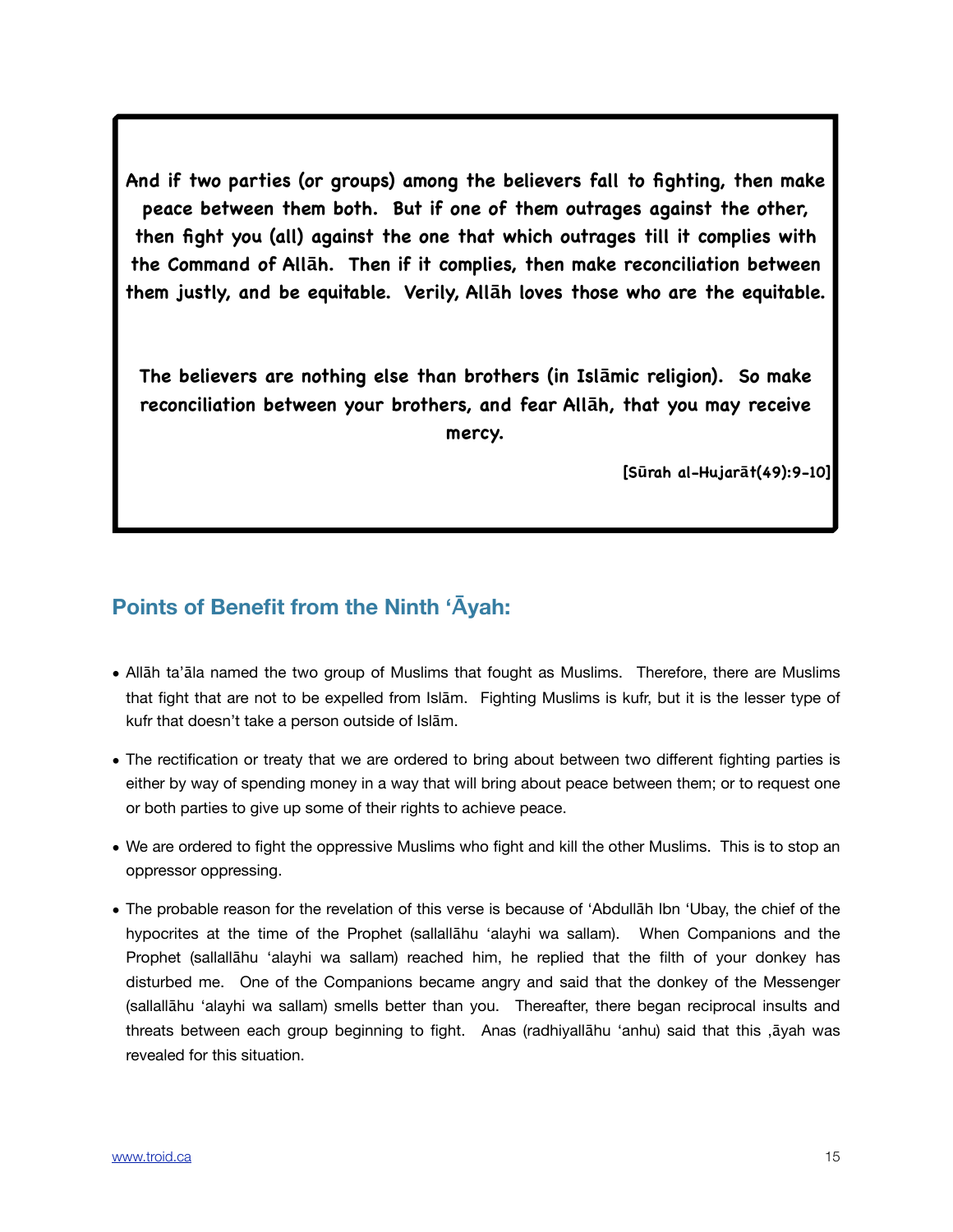- 'Abdullāh ibn 'Ubay and those with him were named in this ayah as believers. He was described as a believer due to his open claim to Islām; which entitles a hypocrite to have the laws of Islām applied to him, even if he is hiding disbelief and hypocrisy in his heart. Therefore, even if you knew of a true hypocrite and disbeliever in his heart, all the rules and manners of Islām are still applied to him as long as he openly claims Islām.
- The fitnah of the Khawārij is indeed a grave one. They are ready for confrontation and if you confront them you will assist them in harming the image of Islām. One has to be wise in dealing with the people with actions or signs from the hypocrites.
- This is not an ayah to be applied to all situations. Rather, there are times of fitnah when the Prophet (sallallāhu 'alayhi wa sallam) has commanded us to break our sword and get away from the people; even if we have to bite onto the root of a tree till death will overtake us.
- The equitable, righteous,fair ones will be on the right side of ar-Rahmān. They are those who are just in their decision over which they have been given authority over.

## **Points of Benefit from the Tenth 'Āyah:**

- The Muslim is a brother of another Muslim. Whoever assists of his brother, then Allāh will aid him. Whoever relieves a stress or burden from another Muslim, then Allāh will relieve a burden from him on the Day of Judgement. Whoever screens a believer, then Allāh will screen him on the Day of Judgement.
- Whoever loves his brother, makes du'ã in his absence.
- True love for Allāh's sake and true brotherhood necessitates forbidding the evil and guiding our brothers to what is good.
- Those people who fell into fighting are Muslims, as Allāh said to 'So make reconciliation between your brothers'. As Allāh referred to them as 'brothers', meaning your fellow Muslims.
- Shows the importance of making peace between your brothers.
- Allāh orders with taqwá 'and fear Allāh'.
- Taqwá is that you obey Allāh, upon a light from Allāh, hoping for the reward from Allāh; and that you abstain from sinning upon a light from Allāh, fearing the punishment from Allāh. It is to place a barrier from abstaining from disobedience.
- The people of taqwá will receive the mercy of Allāh.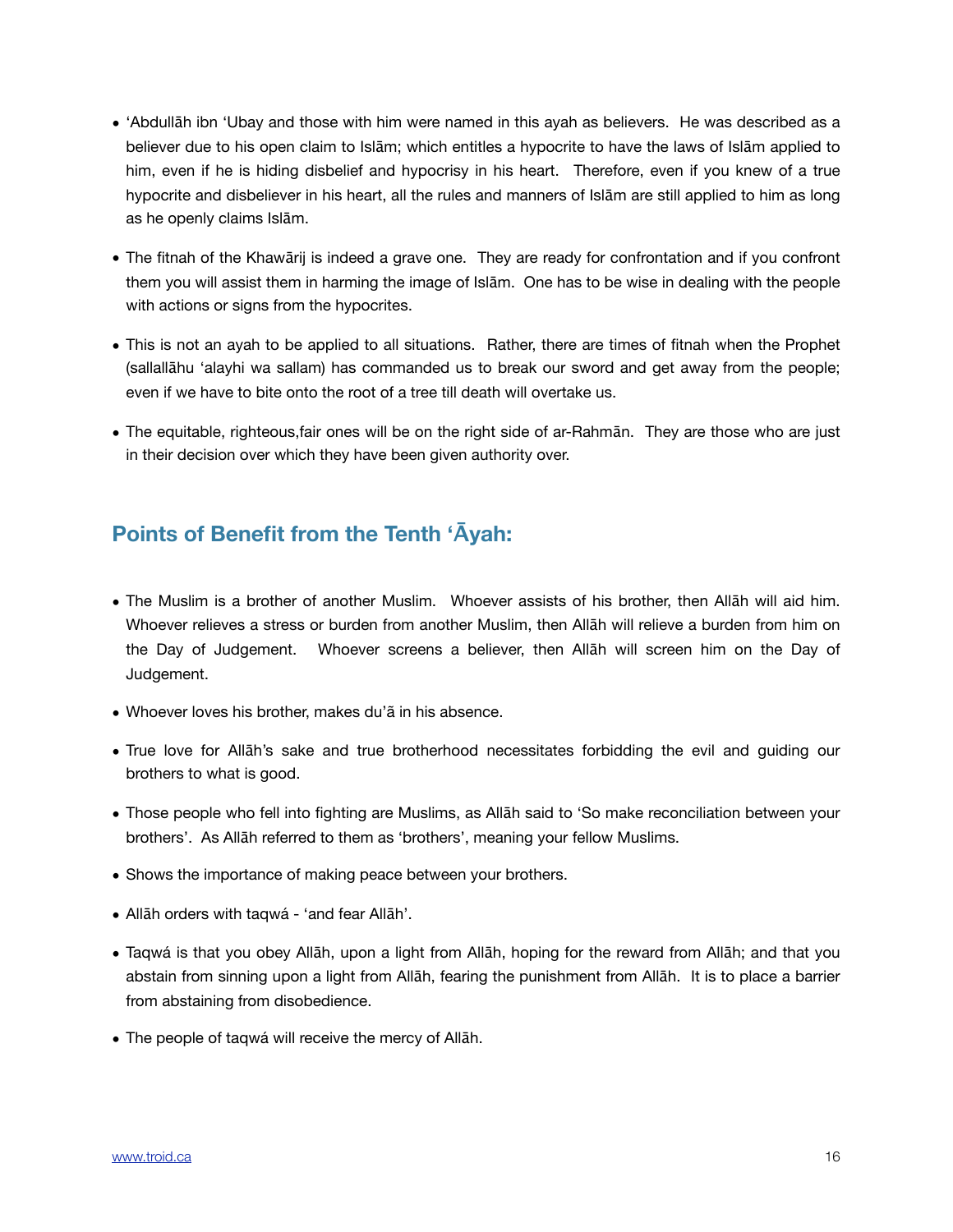**O you who believe! Let not a group scoff at another group, it may be that the latter are better than the former. Nor let (some) women scoff at other women, it may be that the latter are better than the former. Nor defame one another, nor insult one another by nicknames. How bad is it to insult one's brother after having Faith [i.e. to call your Muslim brother (a faithful believer) as: "O sinner" or "O wicked"]. And whosoever does not repent, then such are indeed Zālimun (wrongdoers).**

**[Sūrah al-Hujarāt(49):11]**

## **Points of Benefit from the Eleventh 'Āyah:**

- There is the fourth call to the people of īmān in this Sūrah 'O you who believe.'
- Allāh ta'āla has prohibited the ridicule of Muslims.
- al-kibr (arrogance) is to reject the truth and to look down on the people. Mockery is an implementation of arrogance. Arrogance is something that prevents a person from entering Paradise.
- Allāh has blessed some people with some qualities and others do not have them due to His Knowledge and Wisdom. So how can a person come and mock that other person who has not been given these qualities due to the perfect Knowledge and Wisdom of Allāh?
- The most honourable in the sight of Allāh is the one who has the most taqwá.
- The deeds of the mocker may be given to the one he is mocking on the Day of Judgement.
- At the time of the mockery, the one who is mocked is better than the one who is mocking because the one who is mocking is in an act of disobedience.
- Both men and women have the same ruling with regards to this mockery.
- The mention in the ayah of people defaming one another is to be understood in two way: Each believer is just like the other believer, when a person defames another believer it is as if he has defamed his ownself as he is your own brother. Or, do not defame another Muslims as this will lead to defaming yourself. Either way a person will end up defaming his ownself.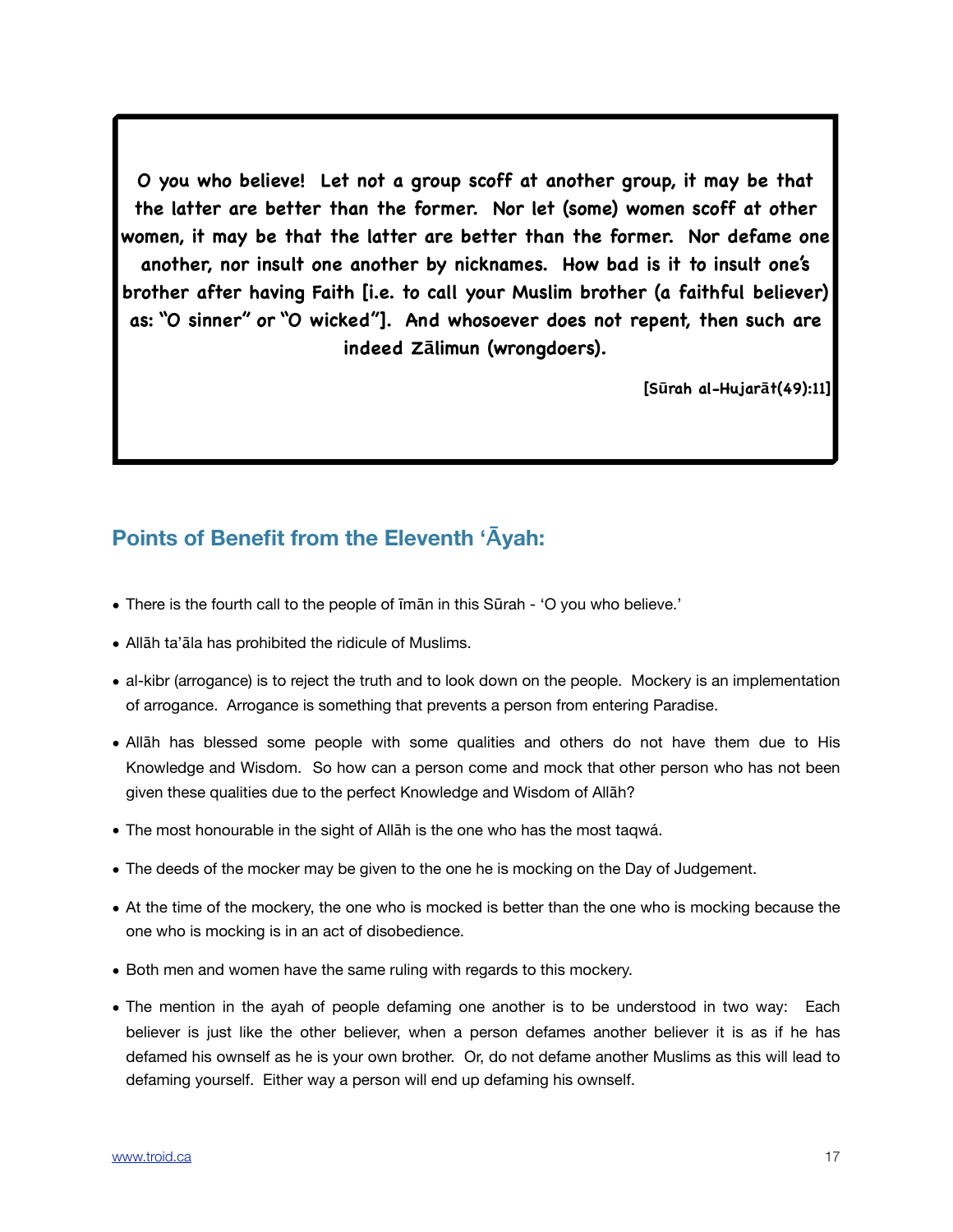- A prohibition to call a person a name that he dislikes.
- It is only permissible to mention and call a person by a defect that he has, if that is the only thing you know about that person when trying to describe him.
- Insulting another Muslim is fusūq evil/wrongdoing.
- 'Whoever does not repent' is general to all sins and not specifically to these sins mentioned in this ayah. The phrase is general, therefore it is general to all sins, if he doesn't make tawbah he is from the zālimun.
- The obligation of tawbah is a general obligation and it is not specific to insulting another Muslim.
- Tawbah is one of the best acts of worship. Tawbah is an act that makes the person from amongst the best of the children of Adam.
- Tawbah has conditions for it to be acceptable to Allāh. They are: the person offering the tawbah is a person of Tawhīd; he has to have ikhlās - sincerity; the person stops the sin; he feels remorse for the sin he has committed; he intends to never return to that sin again; he offers his tawbah before his soul reaches his throat or before the sun rises from the West; and if his sin is tied to his presence in a place where that sin is prevalent then he must make hijrah from that place and go to a place where that sin is not prevalent.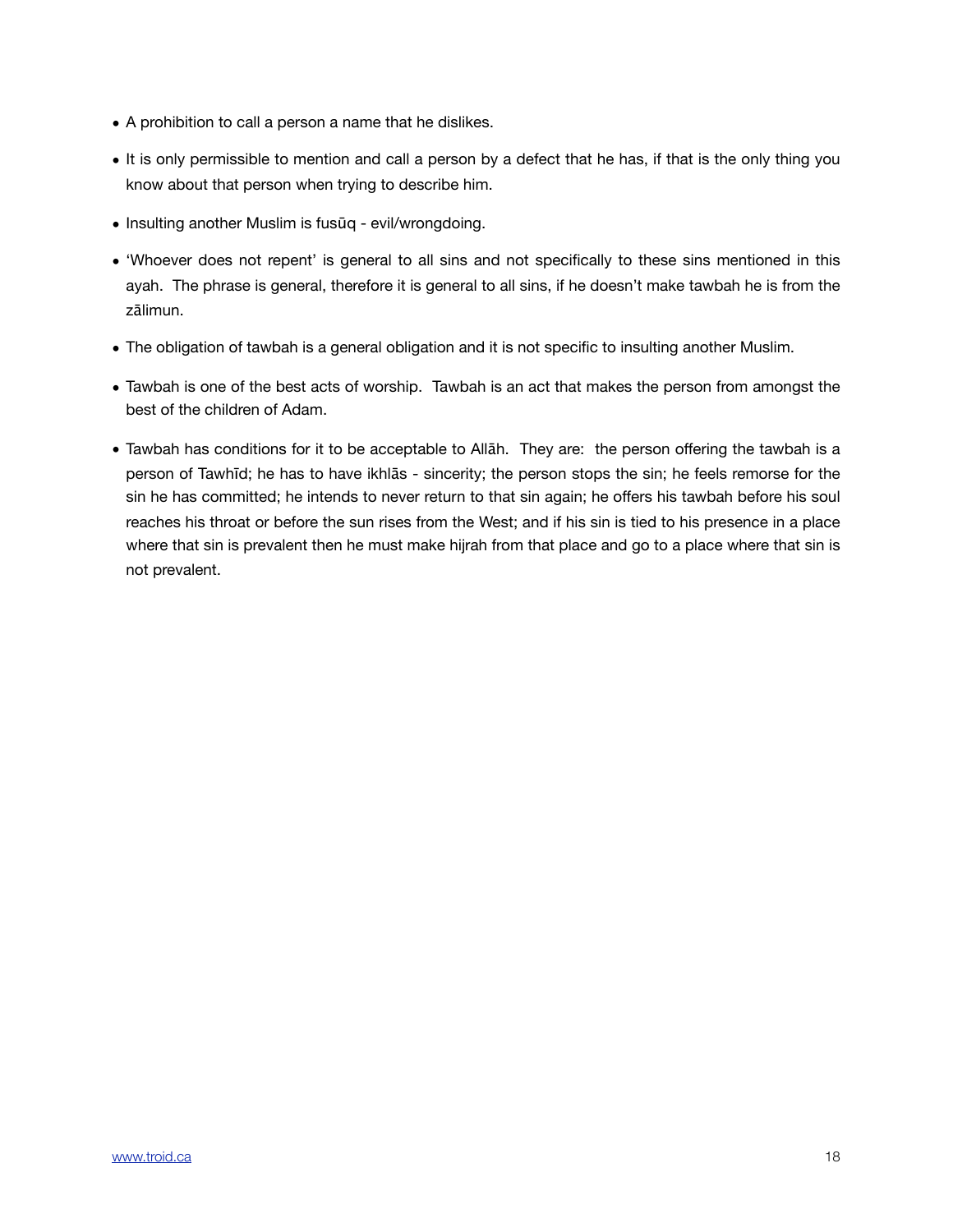**O you who believe! Avoid much suspicion; indeed some suspicions are sins. And spy not, neither backbite one another. Would one of you like to eat the flesh of his dead brother? You would hate it (so hate backbiting). And fear Allāh. Verily, Allāh is the One Who forgives and accepts repentance, Most Merciful.**

**[Sūrah al-Hujarāt(49):12]**

### **Points of Benefit from the Twelfth 'Āyah :**

- There is the fifth call to the people of īmān in this Sūrah 'O you who believe.'
- The prohibition of suspicion, as suspicion is the falsest of all speech.
- There are two types of suspicion, justified suspicion and unjustified suspicion. Justified suspicion is against people who are repeat offenders, as a believer is not stung from the same hole twice. Anyone considered apparently from Ahl-ul-khayr is given excuses and conclusions are not to be made against him.
- The prohibition of spying, which is beyond suspicion.
- The severe prohibition of backbiting. It is likened to eating the flesh of your dead brother. They are both unable to defend themselves; he person who is backbitten is not there and the dead person is dead.
- The definition of backbiting is to mention that about your brother what he detests. If it is true about him what you say, then you have backbitten him. If it is not true, then you have slandered him.
- Not every truthful things are to be spread. Some information should be withheld, like relationships between husband and wife; faults and physical defects of your brother.
- Backbiting is obligatory in some occasions:
	- to complain of the oppression of someone to a judge
	- to seek other people's help in changing an evil thing and helping to reform an individual
	- to seek a fatwa in a situation (better to say, "A person did this to another person."
	- to warn the Muslims against evil, including the issue of marriage